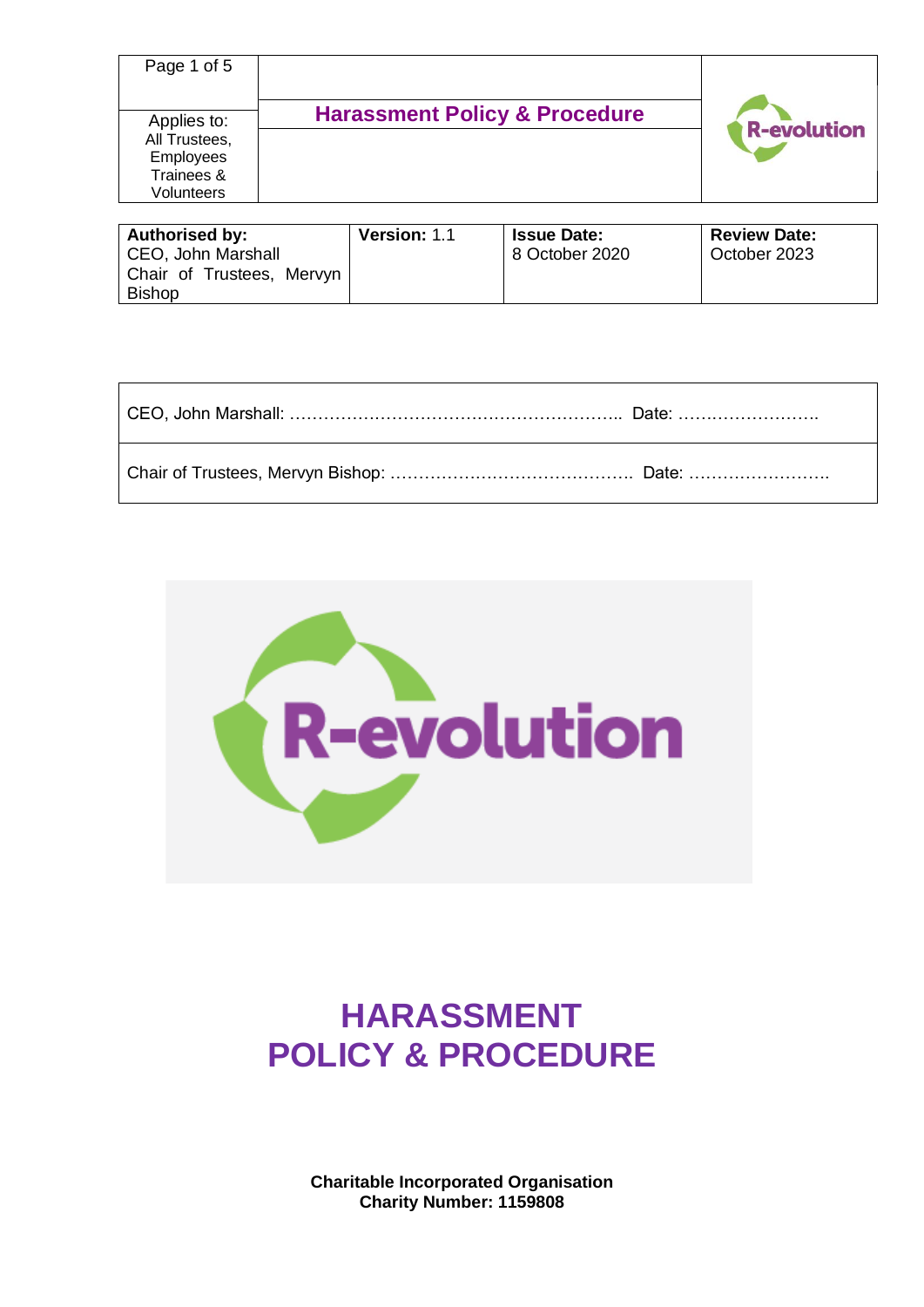| Page 2 of 5                                                           |                                          |                    |
|-----------------------------------------------------------------------|------------------------------------------|--------------------|
| Applies to:<br>All Trustees,<br>Employees<br>Trainees &<br>Volunteers | <b>Harassment Policy &amp; Procedure</b> | <b>R-evolution</b> |

# **Policy**

The organisation is committed to ensuring equal opportunities and fair treatment in the workplace for all its staff. One of the key aims of the policy is to enable the organisation to provide a working environment in which all staff feel comfortable and in which everyone is treated with respect and dignity, regardless of gender, sexual orientation, transgender status, marital or family status, colour, race, nationality, ethnic or national origins, creed, culture, religion or belief, age, disability or any other personal factor or quality.

The purpose of this policy is to provide a route for members of staff who believe that they have been harassed or bullied to raise a complaint either informally or formally.

The organisation will treat all complaints of harassment seriously and will investigate them promptly, efficiently and in confidence. The main aim of this policy is to provide a framework for resolving complaints of harassment or bullying and for stopping any behaviour that is causing offence or distress.

## **Right to report harassment/bullying**

Employees have an absolute right to complain if they are treated in a manner that they believe constitutes harassment or bullying. This will include behaviour that has caused offence, humiliation, embarrassment or distress. Apart from complaints about the behaviour of colleagues, employees have the right to complain if they believe that they have been bullied or harassed by a third party, for example a customer, client or supplier. Employees who raise a genuine complaint under this policy will under no circumstances be subjected to any unfavourable treatment or victimisation as a result of making a complaint.

However, if it is established that an employee has made a deliberately false or malicious complaint against another person about harassment or bullying, disciplinary action will be taken against that employee.

Any employee who witnesses an incident that he/she believes to be the harassment or bullying of another member of staff should report the incident in confidence either to his/her line manager. The organisation will take all such reports seriously and will treat the information in strict confidence as far as it is possible to do so.

#### **How to make a complaint**

Before raising a formal complaint, the employee is encouraged in the first instance to talk directly and informally to the person whom he/she believes is harassing him/her and explain clearly what aspect of the person's behaviour is unacceptable, or is causing offence, and request that it stop. It may be that the person whose conduct is causing offence is genuinely unaware that his/her behaviour is unwelcome or objectionable and that a direct approach can resolve the matter without the need for formal action. Where an employee would like support to make such an approach, he/she should contact his or her manager.

If, however, the employee feels unable to take this course of action, or if he/she has already approached the person to no avail, or if the harassment is of a very serious nature, he/she may raise a formal complaint. Formal complaints may be raised with either the employee's manager or, if preferred, the CEO.

In bringing a complaint of harassment/bullying, the employee should be prepared to state: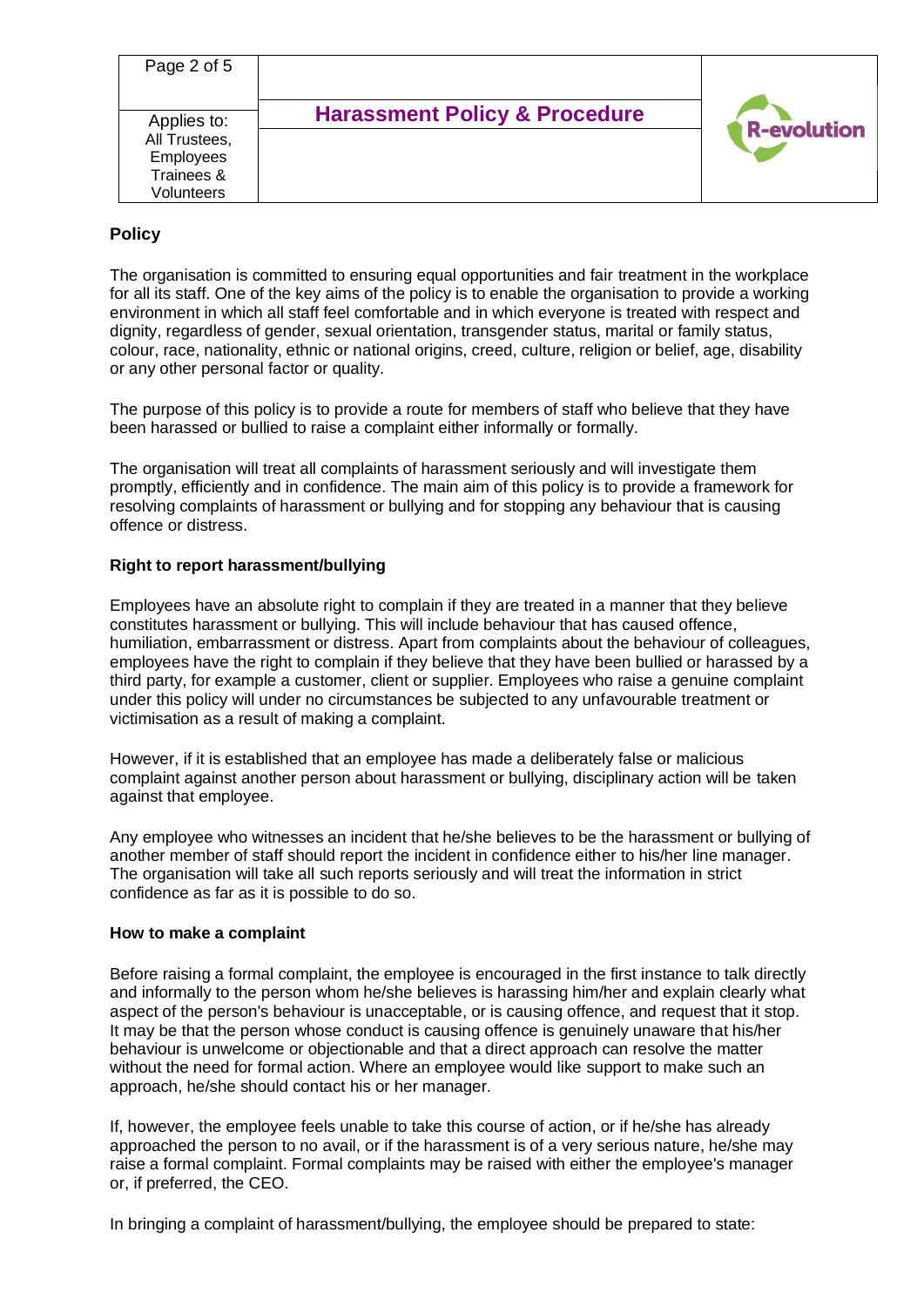| Page 3 of 5                                                           | <b>Harassment Policy &amp; Procedure</b> |                    |
|-----------------------------------------------------------------------|------------------------------------------|--------------------|
| Applies to:<br>All Trustees,<br>Employees<br>Trainees &<br>Volunteers |                                          | <b>R-evolution</b> |

- the name of the person whose behaviour he/she believes amounts to harassment or bullying;
- the type of behaviour that is causing offence, together with specific examples if possible;
- dates and times when incidents of harassment or bullying occurred, and where they occurred;
- the names of any employees who witnessed any incidents, or who themselves may have been the victims of harassment or bullying by the same person; and
- any action that the employee has already taken to try to deal with the harassment.

## **Responsibility on managers to deal with complaints**

Managers who receive a complaint of harassment have a duty to investigate the matter thoroughly and objectively and to take corrective action in order to ensure that the organisation's dignity at work policy is complied with. Managers should be responsive and supportive towards any worker who raises a genuine complaint of harassment or bullying. The CEO will assist any manager in dealing with complaints of harassment or bullying. All incidents of harassment/bullying should, in any event, be reported to the CEO.

The organisation reserves the right, at its discretion, to suspend any employee who is under investigation for harassment or bullying for a temporary period whilst investigations are being carried out. Such suspension will be for as short a time as possible and will be on full pay.

Any employee accused of harassment or bullying will be informed of the exact nature of the complaint against him/her and afforded a full opportunity to challenge the allegations and put forward an explanation for his/her behaviour in a confidential interview, with a companion present if he/she wishes. No employee will be presumed guilty following an allegation of harassment or bullying against him/her.

The organisation regards all forms of harassment and bullying as serious misconduct, and any employee who is found to have harassed or bullied a colleague will be liable to disciplinary action up to and including summary dismissal.

The organisation will maintain records of investigations into alleged incidents of harassment or bullying, the outcome of the investigations and any corrective or disciplinary action taken. These records will be maintained in confidence and in line with the provisions of the relevant Data Protection legislation.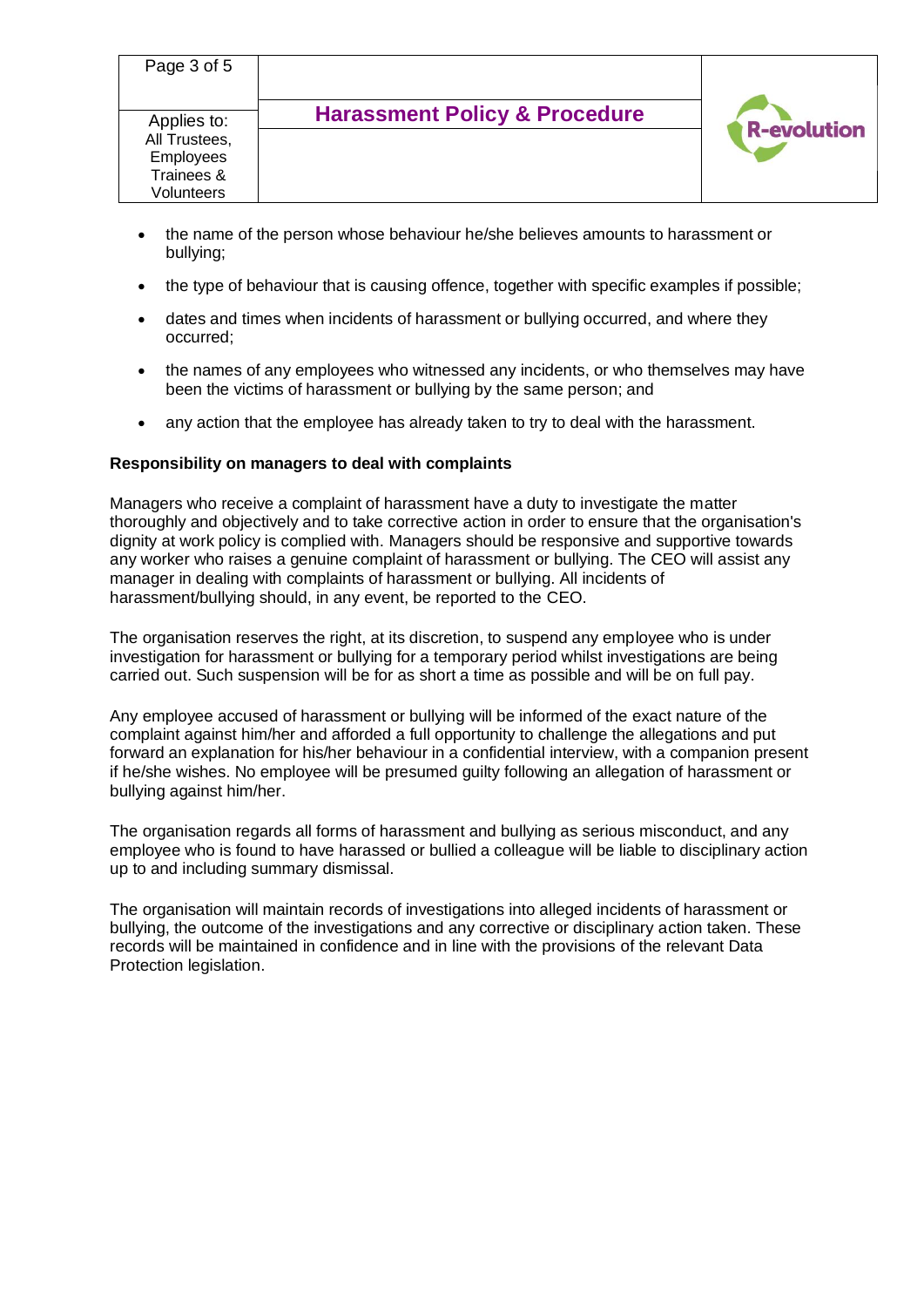| Page 4 of 5                                      |                                          |                    |
|--------------------------------------------------|------------------------------------------|--------------------|
| Applies to:<br>All Trustees,<br><b>Employees</b> | <b>Harassment Policy &amp; Procedure</b> | <b>R-evolution</b> |
| Trainees &<br>Volunteers                         |                                          |                    |

## **Appendix A – Notes re The Equality Act 2010**

The Equality Act 2010 defines direct discrimination as less favourable treatment because of a protected characteristic. The protected characteristics under the Equality Act 2010 are:

- age;
- disability;
- gender reassignment;
- marriage and civil partnership;
- pregnancy and maternity;
- race;
- religion or belief;
- sex; and
- sexual orientation.

The Equality Act 2010 makes harassment unlawful across all the protected characteristics, with the exceptions of marriage and civil partnership, and pregnancy and maternity. Harassment is defined as unwanted conduct related to a relevant protected characteristic that has the purpose or effect of:

- violating a person's dignity; or
- creating an intimidating, hostile, degrading, humiliating or offensive environment.

The Act sets out two specific definitions of sexual harassment, which are:

- conduct of a sexual nature that has the purpose or effect of violating a person's dignity, or creating an intimidating, hostile, degrading, humiliating or offensive environment; and
- less favourable treatment related to sex or gender reassignment that occurs as a result of a rejection of or submission to sexual conduct.

In determining whether or not the unwanted conduct has the effect referred to, the factors that must be taken into account are:

- the perception of the complainant;
- the other circumstances of the case; and
- whether or not it is reasonable for the conduct to have that effect.

Harassment also includes the following:

• **Harassment based on association.** It is unlawful to discriminate against or harass any individual for association with another individual who has a protected characteristic (other than marriage and civil partnership, and (according to guidance from the Government and ACAS) pregnancy and maternity